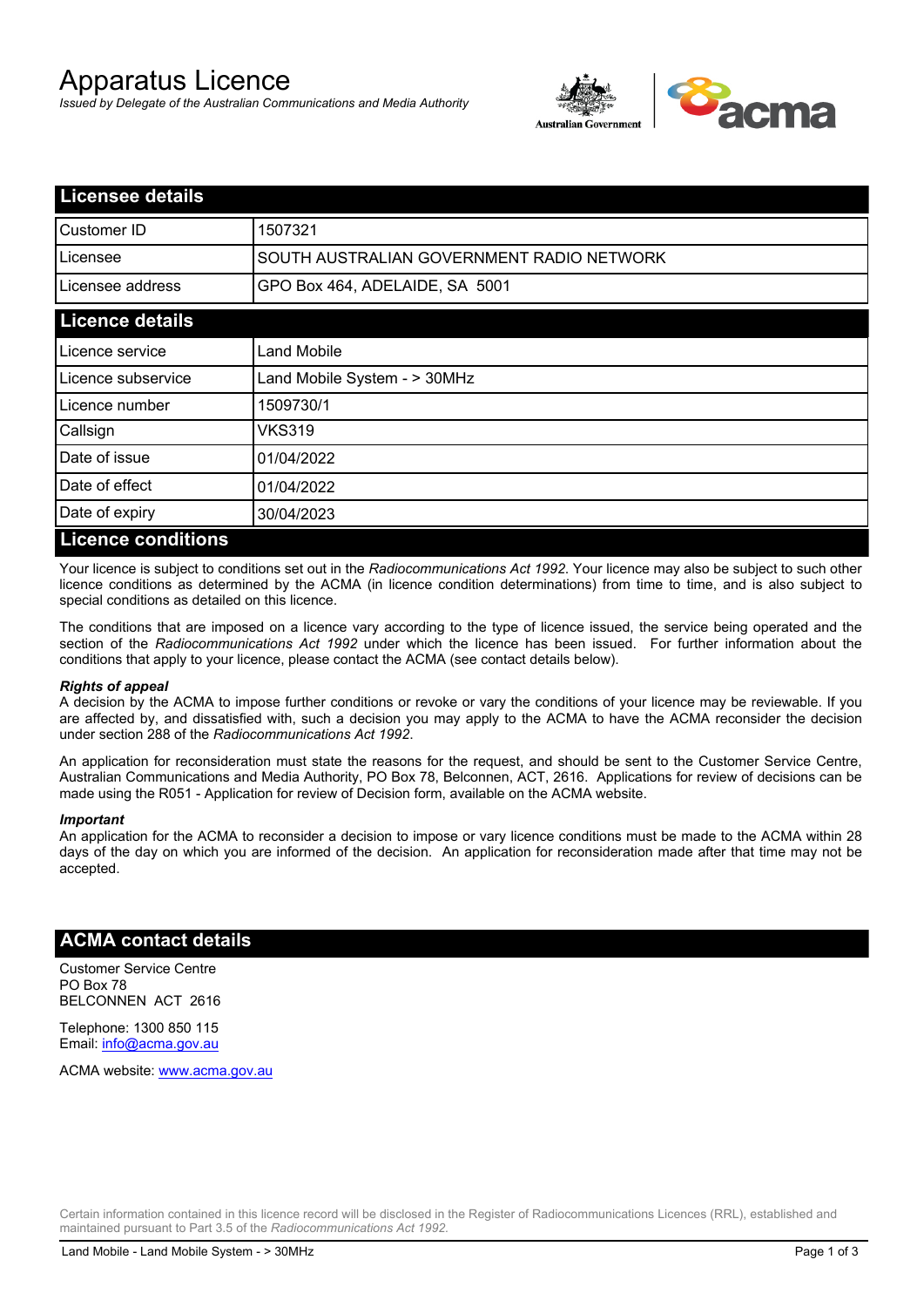## **Advisory Notes applying to licence no.: 1509730/1**

Conditions applicable to the operation of Land Mobile System station(s) authorised under this licence can be found in the Radiocommunications Licence Conditions (Apparatus Licence) Determination and the Radiocommunications Licence Conditions (Land Mobile Licence) Determination. Copies of these determinations are available from the ACMA and from the ACMA home page (www.acma.gov.au).